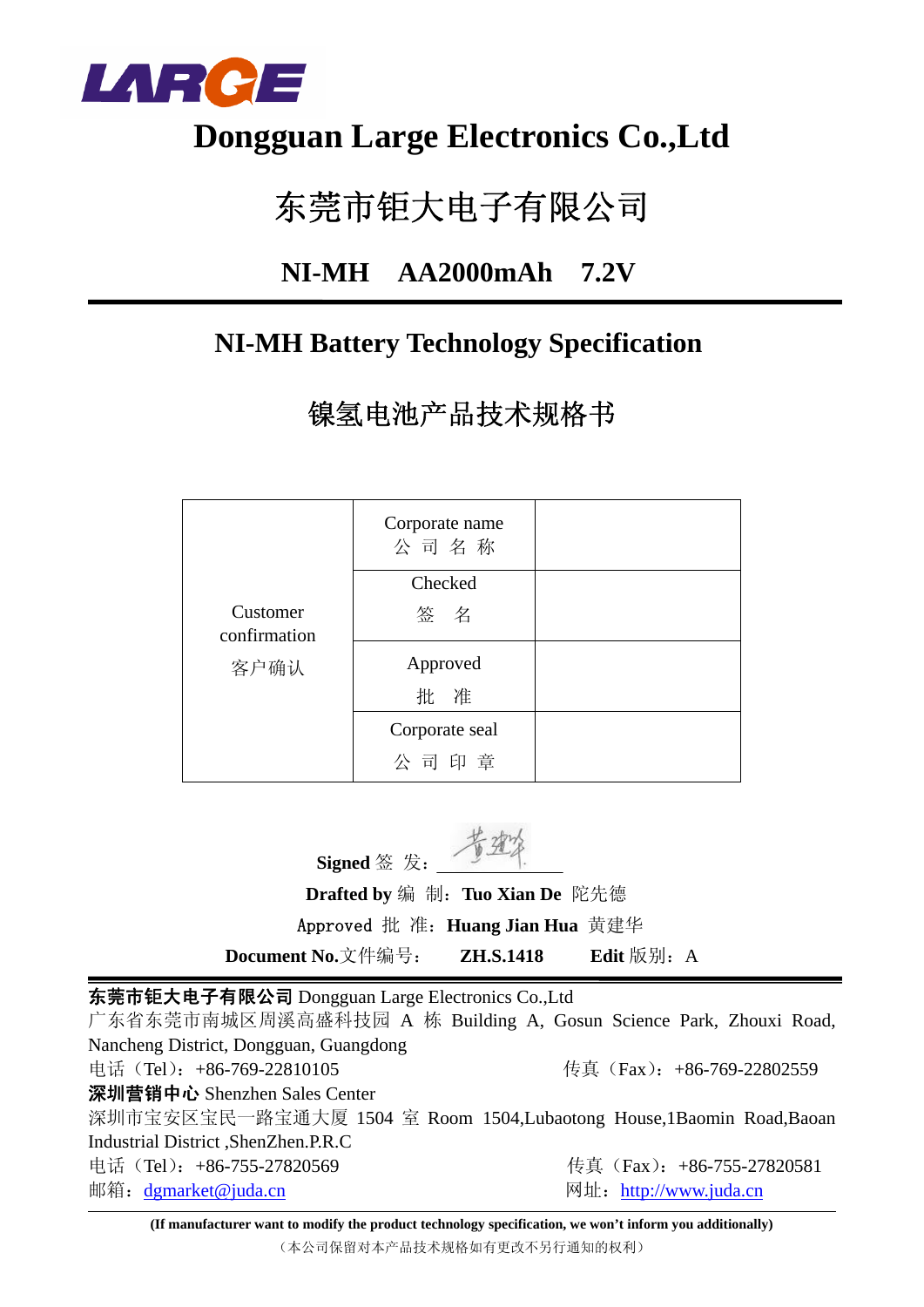| LARCE        |                            |                                 |            |   |      | 东莞市钜大电子有限公司 Dongguan Large Electronics Co., Ltd |
|--------------|----------------------------|---------------------------------|------------|---|------|-------------------------------------------------|
| <b>LARGE</b> |                            | <b>Technical</b><br>AA2000 7.2V | Edition    | 版 | 本    |                                                 |
|              | <b>BATTERY</b> Document 名称 | <b>Specification</b>            | Valid Date |   | 生效日期 | $2011 - 9 - 14$                                 |
| 钜大电池         |                            | AA2000 7.2V 产品技术规格 Drafted      | by         | 编 | 制    | Tuo Xian De 陀先德                                 |
|              | Number 编号                  | ZH.S.1418                       | Approved   | 批 | 准    | Huang Jian Hua 黄建华                              |

#### 1. 范围 SCOPE

此种规格适用于LARGE各种镍氢圆柱形电池和电池组。

This specification governs the performance of the following LARGE Nickel-Metal Hydride Cylindrical Cell and its stack-up batteries.

型号: NI-MH AA2000mAh 7.2V

LARGE Model: NI-MH AA2000mAh 7.2V

规格书显示了电池的标称电压。电池组的标称电压等于单体电池的电压乘以单体电池的数 目。

The data involving nominal voltage and the approximate weight of stake-up batteries shall be equal to the value of the unit cell multiplied by the number of unit cells in the battery.

单体电池的标称电压= 1.2V

Nominal voltage of unit cell =  $1.2V$ 

#### 2.规格 RATINGS

| 类型                  | 单位                   | 说明             | 环境                                        |
|---------------------|----------------------|----------------|-------------------------------------------|
| Description         | Unit                 | Specification  | Conditions                                |
| 标称电压                | V                    | 7.2            |                                           |
| Nominal Voltage     |                      |                |                                           |
| 标称容量                | mAh                  | 2000           | 标准充电/放电                                   |
| Nominal Capacity    |                      |                | Standard Charge/discharge                 |
| 最小容量                | mAh                  | 1900           | 标准充电/放电                                   |
| Minimum Capacity    |                      |                | Standard Charge/discharge                 |
| 标准充电                | mA                   | 200(0.1C)      | Ta= $0 \sim 45$ °C                        |
| Standard Charge     | hour                 | $14 - 16$      |                                           |
|                     | mA                   | 1000(0.5C)     | $-\Delta$ V=5mV/单体电池 $-\Delta$ V=5mV/cell |
| 快速充电                |                      |                | 终止时间=110%充入容量(仅供参考)                       |
| Fast Charge         |                      |                | Timercutoff=110%input capacity            |
|                     | hour                 | 2. 2approx     | 断电温度=55℃ Temp.cutoff=55℃                  |
|                     |                      |                | Ta=10 $∼45$ °C                            |
| 涓流充电                | mA                   | 100(0.05C)     | Ta=0 $\sim$ 45 °C                         |
| Trickle Charge      |                      | 200 (0.1C)     |                                           |
| 终止电压                |                      |                |                                           |
| Discharge Cut-off   | V                    | 6.0            |                                           |
| Voltage             |                      |                |                                           |
| 最大放电电流              |                      |                |                                           |
| Maximum Discharging | mA                   | 2000 (1C)      | Ta= $20 \sim 70$ °C                       |
| Current             |                      |                |                                           |
| 贮存温度                | $\mathrm{C}^{\circ}$ | $-20\sim35$ °C |                                           |
| Storage Temperature |                      |                |                                           |

第 *2* 页 共 *6* 页电池应用专业服务商 *Professional Application Service Provider of Battery*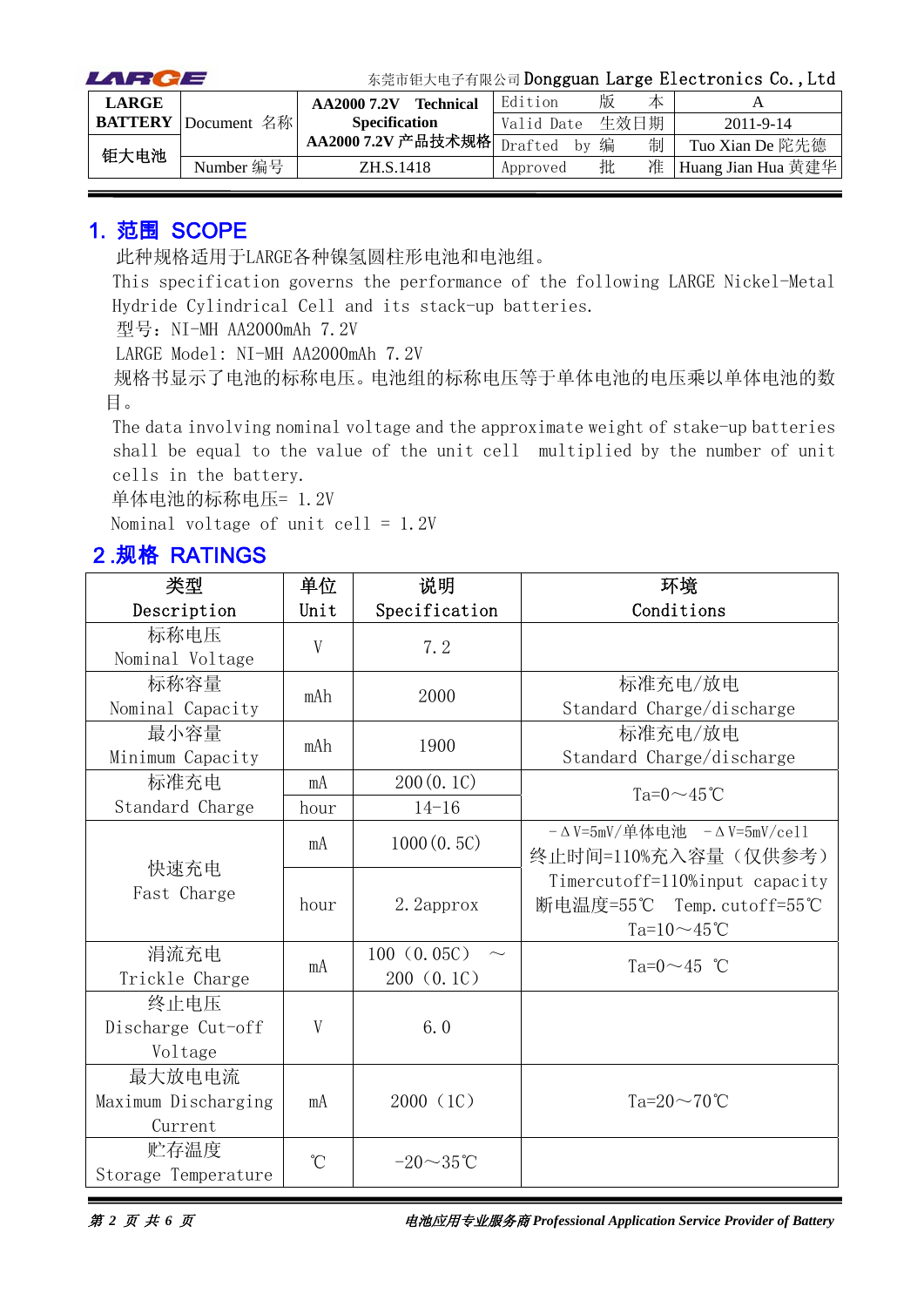| LARCE        |                            |                                 | 东莞市钜大电子有限公司 Dongguan Large Electronics Co., Ltd |   |      |                    |
|--------------|----------------------------|---------------------------------|-------------------------------------------------|---|------|--------------------|
| <b>LARGE</b> |                            | <b>Technical</b><br>AA2000 7.2V | Edition                                         | 版 | 本    |                    |
|              | <b>BATTERY</b> Document 名称 | <b>Specification</b>            | Valid Date                                      |   | 生效日期 | $2011 - 9 - 14$    |
| 钜大电池         |                            | AA2000 7.2V 产品技术规格 Drafted      | by                                              | 编 | 制    | Tuo Xian De 陀先德    |
|              | Number 编号                  | ZH.S.1418                       | Approved                                        | 批 | 准    | Huang Jian Hua 黄建华 |

#### 3.性能 PERFORMANCE

测试电池的状态应为用户收到后不超过一个月的产品

Unless otherwise stated, tests should be done within one month of delivery under the following

conditions:

适用温度 Ambient Temperature: Ta=20±5℃

相对湿度 Relative Humidity: 65±20%

标准充放电 Standard Charge/ Discharge Condition:

充电/Charge:  $200mA(0.1C) \times 16hrs$ 

放电/Discharge:  $400mA(0.2C)$  to  $6.0V/pack$ 

| 测试<br>Test                                | 单位<br>Unit  | 说明<br>Specification                  | 环境<br>Conditions                                                                                                                                                           | 备注<br>Remarks                             |
|-------------------------------------------|-------------|--------------------------------------|----------------------------------------------------------------------------------------------------------------------------------------------------------------------------|-------------------------------------------|
| 容量<br>Capacity                            | mAh         | $\geq 1900$                          | 标准充电/放电<br>Standard<br>Charge/Discharge                                                                                                                                    | 允许达到三个循环<br>Up to 3 cycles are<br>allowed |
| 开路电压<br>Open Circuit<br>Voltage (OCV)     | V           | $\geq 7.5$                           | 充电后一小时内<br>Within<br>1 <sub>hr</sub><br>after<br>standard charge                                                                                                           |                                           |
| 内阻<br>Internal<br>Impedance (Ri)          | $m\Omega$   | $\leq$ 300                           | 达到完全充电状态<br>Upon fully charge $(1kHz)$<br>(1kHz)                                                                                                                           |                                           |
| 高倍率放电<br>High Rate<br>Discharge<br>(0.5C) | 分<br>/min   | $\geq 108$                           | 标准充电后一小时内进行放<br>电<br>Standard<br>Charge, 1hr<br>rest before discharge                                                                                                      |                                           |
| 过充<br>Overcharge                          | N/A         | 不漏不爆炸<br>No leakage nor<br>explosion | 200mA (0.1C) 充电48小时<br>$200mA(0.1C)$ charge 48<br>hours                                                                                                                    |                                           |
| 容量保留<br>Charge Retention                  | mAh         | $\geq 1200(60\%)$                    | 0.1C 充电 16 小时后在 20±2<br>℃贮存 28 天再用 0.2C 放电到<br>$6.0V/\n$<br>Charge: $0.1C$ for $16$<br>hours<br>Storage: 28days at $20 \pm 2^{\circ}$ C<br>Discharge: 0.2C to<br>6.0V/cel1 |                                           |
| IEC 循环测试<br>IEC Cycles Test               | 周期<br>Cycle | $\geqslant500$                       | IEC61951-2 (2003)                                                                                                                                                          |                                           |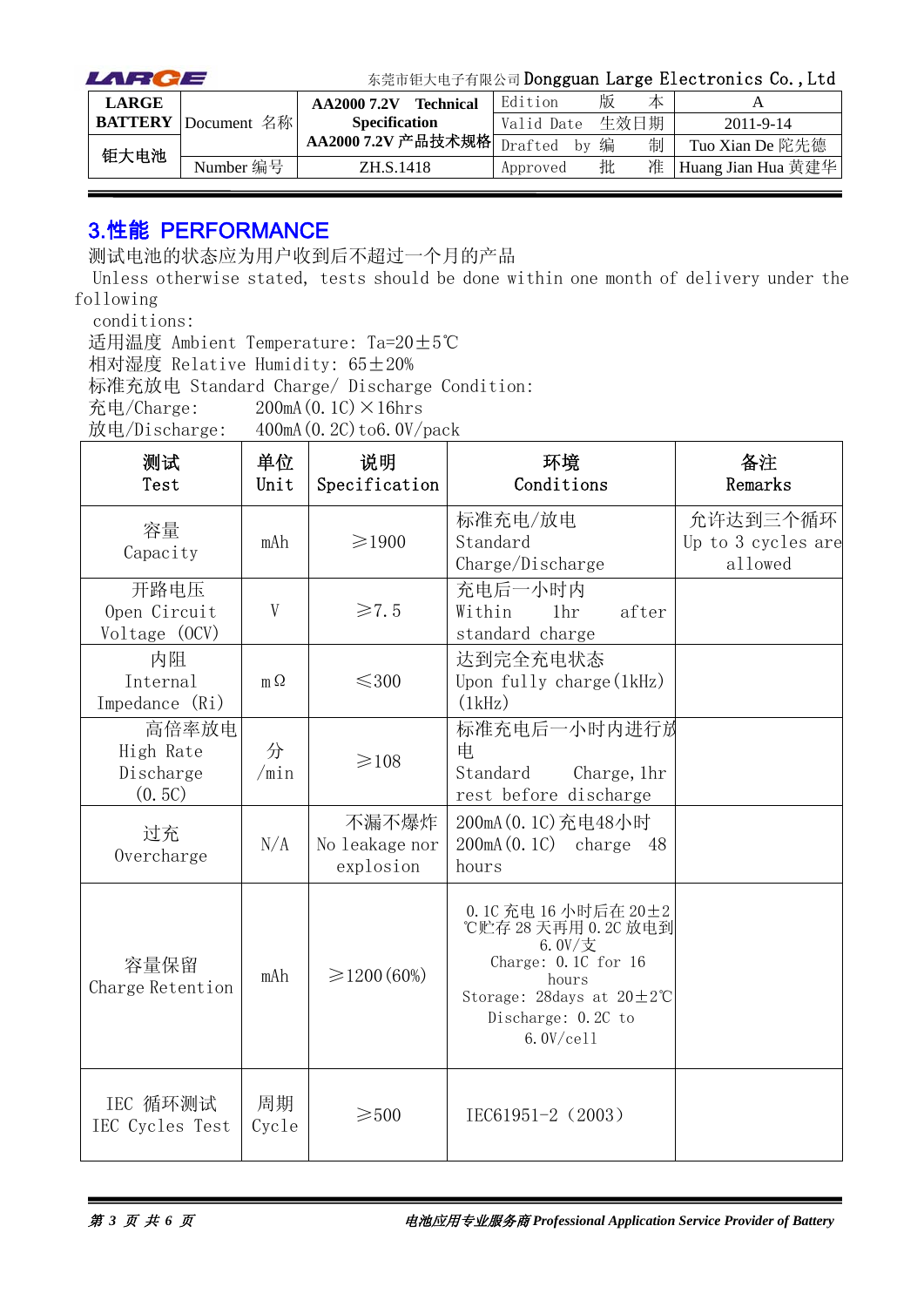| LARCE        |                            | 东莞市钜大电子有限公司 Dongguan Large Electronics Co., Ltd |  |               |   |      |                    |
|--------------|----------------------------|-------------------------------------------------|--|---------------|---|------|--------------------|
| <b>LARGE</b> |                            | <b>Technical</b><br>AA2000 7.2V                 |  | Edition       | 版 | 本    |                    |
|              | <b>BATTERY</b> Document 名称 | <b>Specification</b>                            |  | Valid Date    |   | 生效日期 | 2011-9-14          |
| 钜大电池         |                            | AA2000 7.2V 产品技术规格                              |  | Drafted<br>hv | 编 | 制    | Tuo Xian De 陀先德    |
|              | Number 编号                  | ZH.S.1418                                       |  | Approved      | 批 | 准    | Huang Jian Hua 黄建华 |

| 测试            | 单位   | 说明                                          | 环境                                                    |
|---------------|------|---------------------------------------------|-------------------------------------------------------|
| Test          | Unit | Specification                               | Conditions                                            |
| 泄漏            |      | 不漏液,不变形                                     | 以 (0.1C) 完全充满, 搁置 14 天                                |
| Leakage       | N/A  | No leakage nor                              | Full charged at $(0.1C)$ stand for 14                 |
|               |      | deformation.                                | days                                                  |
|               |      | 可能发生漏液、变形,但是                                | 在标准充电后,短路1个小时(铜芯                                      |
| 短路            |      | 不会发生爆炸。                                     | =0.75mm <sup>2</sup> ×20毫米)                           |
| Short Circuit | N/A  | & deformation<br>Leakage                    | After standard charge, short circuit                  |
|               |      | but<br>occur,<br>may<br>no                  | for 1 hour (leading wire=0.75mm <sup>2</sup> $\times$ |
|               |      | explosion is allowed.                       | 20mm)                                                 |
|               |      |                                             | 以0.1C给电池组充电16小时,然后再放                                  |
|               |      | 每只电池电压变化应在                                  | 置24小时。 检测电池受振前后的状态。                                   |
|               | N/A  | $0.02V$ 之内, 内阻应该在5                          | 振幅为1.5mm 3000CPM                                      |
| 震动            |      | milli-ohm之内                                 | 测试时间应不少于60分钟                                          |
| Vibration     |      | Change of Voltage $\Delta V$                | Charge the battery 0.1C 16hrs, the                    |
| Resistance    |      | 0.02V,                                      | n leave for 24hrs. check battery                      |
|               |      | Change<br>of<br>internal                    | before $/$ after vibration.                           |
|               |      | impedance                                   | Amplitude: 1.5mm                                      |
|               |      | $\Delta$ Ri $\leq$ 5 m $\Omega$ .           | Vibration: 3000CPM                                    |
|               |      |                                             | Any direction for 60mins.                             |
|               |      |                                             | 以0.1C给电池组充电16小时,再放置24                                 |
|               |      |                                             | 小时。检测电池跌落前后的状态                                        |
|               |      | 每只电池电压变化应在                                  | 高度为50cm, 木板厚度为30mm                                    |
|               |      | $0.02V$ 之内, 内阻应该在5                          | 测试次数应不少于3次, 测试方向分为                                    |
| 跌落            |      | milli-ohm之内                                 | X, Y, Z三个方向。                                          |
| Impact        | N/A  | Change of voltage                           | Charge the battery 0.1C 16hrs, the                    |
| Resistance    |      | $\Delta V \leq 0.02V$ ,                     | n leave for 24hrs. check battery                      |
|               |      | Change of internal                          | before $/$ after                                      |
|               |      | Impedance $\Delta$ Ri $\leq$ 5 m $\Omega$ . | dropped,                                              |
|               |      |                                             | Height: 50cm, Wooden board (thickne                   |
|               |      |                                             | ss 30mm)Direction not specified 3                     |
|               |      |                                             | times.                                                |

### 4. 结构,尺寸及标记 CONFIGURATION, DIMENSIONS AND MARKINGS

请查阅附上的图表。

Please refer to the attached drawing.

#### 5. 外观 EXTERNAL APPEARANCE

电池/电池组在自由放置下,无破裂、划痕、生锈、变色、漏液及变形等现象。 The cell/ battery shall be free from cracks, scars, breakage, rust, Discoloration, leakage nor deformation.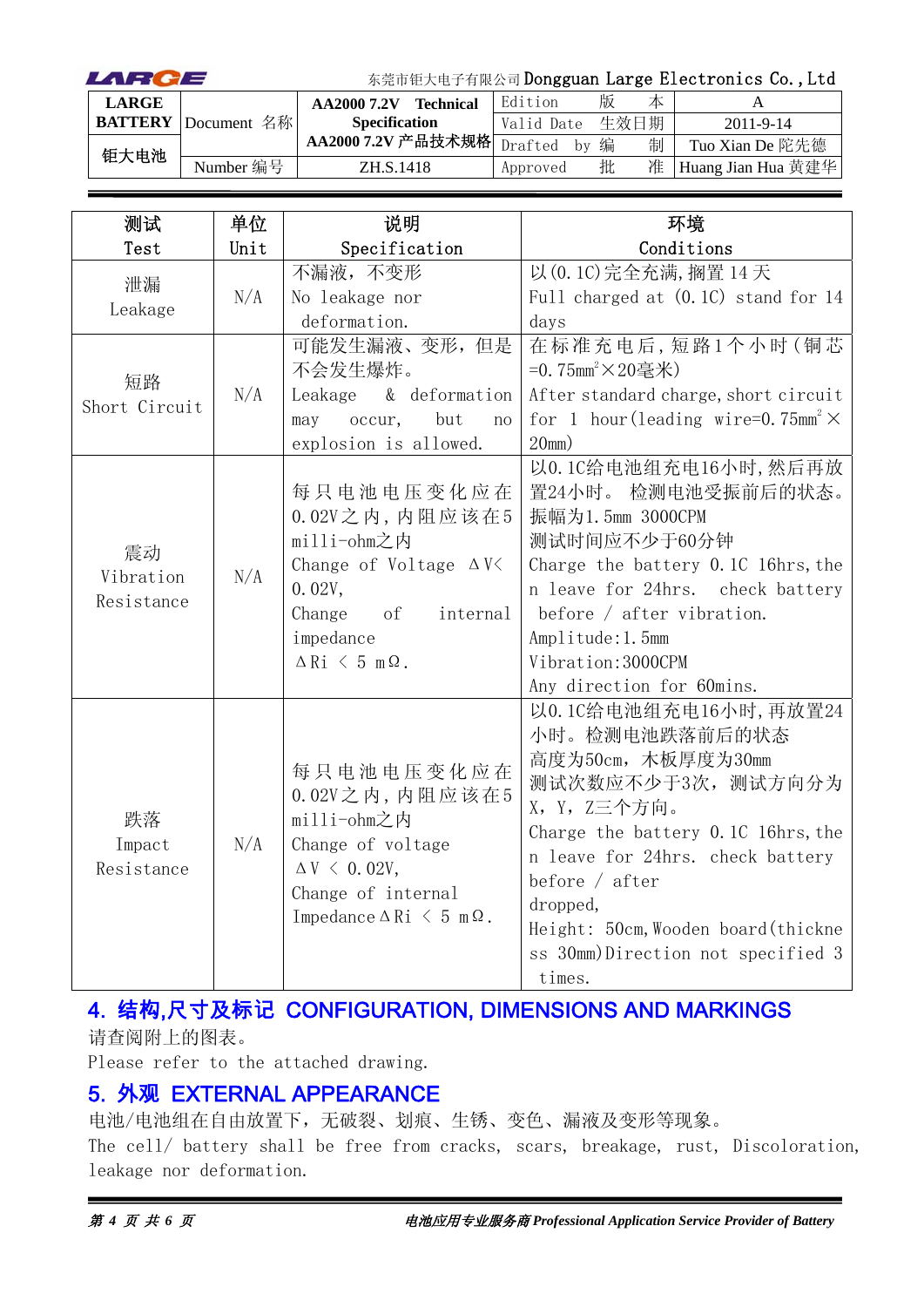| LARCE        |                            |                                 |            |   |      | 东莞市钜大电子有限公司 Dongguan Large Electronics Co., Ltd |
|--------------|----------------------------|---------------------------------|------------|---|------|-------------------------------------------------|
| <b>LARGE</b> |                            | <b>Technical</b><br>AA2000 7.2V | Edition    | 版 | 本    |                                                 |
|              | <b>BATTERY</b> Document 名称 | <b>Specification</b>            | Valid Date |   | 生效日期 | $2011 - 9 - 14$                                 |
| 钜大电池         |                            | AA2000 7.2V 产品技术规格 Drafted      | by         | 编 | 制    | Tuo Xian De 陀先德                                 |
|              | Number 编号                  | ZH.S.1418                       | Approved   | 批 | 准    | Huang Jian Hua 黄建华                              |

#### 6、警告 CAUTION

- 1.不允许反极充电。Reverse charging is not acceptable
- 2.电池在充电中不得负荷电流。Do not burthen current when charging.
- 3.充放电不得超出说明书规定的范围。Do not charge/discharge with more than the specified current.
- 4.切勿使电池短路,否则可能使其永久性损坏。Do not short circuit the cell/ battery. Permanent damage to the cell/ battery may result.

5.请勿将电池投入火中或拆解。Do not incinerate or mutilate the cell/ battery.

6. 使用不当会导致电池的使用寿命的下降,如:极端高温、深循环、过充或过放。 Do not subject batteries to adverse conditions like: extreme temperature, deep cycling and excessive Overcharge/overdischarge.The life expectancy may be reduced.

7.电池不使用时应放在干燥通风的地方。大量贮存或装运前应对电池进行放电。

Store the cell/ battery in a cool dry place. Always discharge the cell/battery before bulk storage or shipment.

8.若要持续贮存,为了维护电池性能,在半年内要对电池进行充放电一次,以防其失去功 效。Cycle (charge and discharge) the battery every 6-9months to maintain cell/battery performance when being stored for an extended period of time.

9.远离儿童,如不慎误吞请立即送往医院。

Keep away from children. If swallowed, contact a physician at once.

10.电池在塑料盒内要通风,因为内部或许有释放氧气和氢气的危险,导致因火源而引起爆 炸。

Avoid airtight battery compartments. Ventilation should be provided in the plastic case of batteries, otherwise oxygen and hydrogen gas generated inside

can cause explosion when exposed to fire sources such as motors or switches. 备注/Remark:

| 周期Cycle                                                                    | 充电Charge                                  | 搁置Rest     | 放电Discharge                |  |  |  |  |
|----------------------------------------------------------------------------|-------------------------------------------|------------|----------------------------|--|--|--|--|
|                                                                            | $0.1$ C $\times$ 16hrs                    | $\theta$   | $0.25C \times 2hrs20 mins$ |  |  |  |  |
| $2 - 48$                                                                   | $0.25C \times 3hrs10 mins$                | $\theta$   | $0.25C \times 2hrs20 mins$ |  |  |  |  |
| 49                                                                         | $0.25C \times 3hrs10 mins$                | $\theta$   | $0.25C$ tol. $0$ /cell     |  |  |  |  |
| 50                                                                         | $0.1$ C $\times$ 16hrs)                   | $1-4hr(s)$ | $0.2C$ tol. $0$ /cell      |  |  |  |  |
|                                                                            | 循环1至50次可重复使用,直到任意放电50周期使用时间少于三小时则停止。Cycle |            |                            |  |  |  |  |
| 1 to 50 shall be repeated until the discharge duration on any $50th$ cycle |                                           |            |                            |  |  |  |  |
| becomes less than 3 hours.                                                 |                                           |            |                            |  |  |  |  |

IEC61951-2周期寿命测试IEC 61951-2(2003) Cycle Life Test: